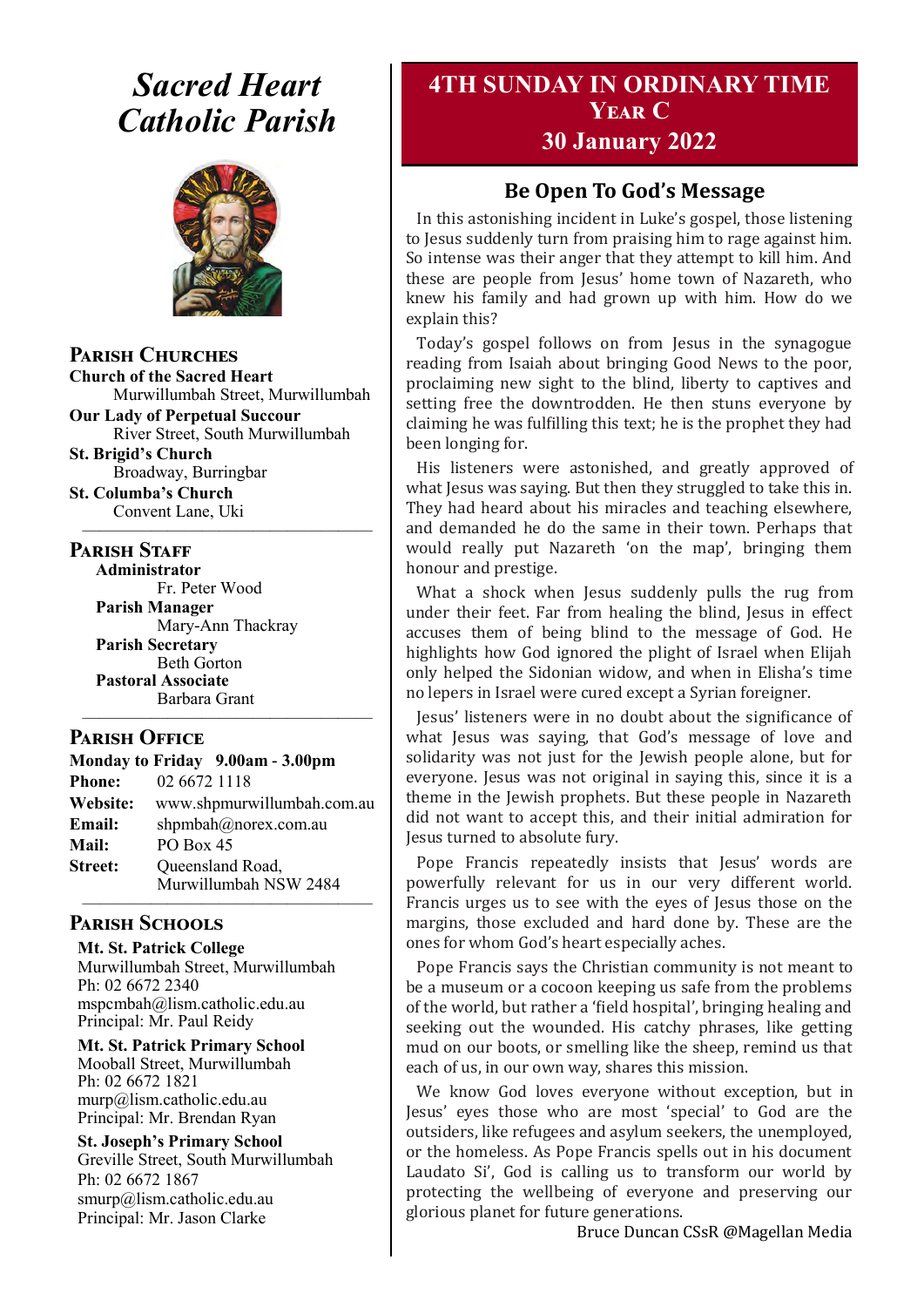# This week in the Parish 30 Jan—6 Feb

| 6:00pm - Vigil Mass                  |
|--------------------------------------|
| 4th SUNDAY in ORDINARY TIME - Year C |
| 9:00 am - Mass                       |
| 5:30 pm - Mass                       |
| The Presentation of the Lord         |
| 5:30 pm - Mass                       |
| 8:15 am - Mass                       |
| 12:00 pm - Mass                      |
| 6:00pm - Vigil Mass                  |
| 5th SUNDAY in ORDINARY TIME - Year C |
| <b>WORD OF GOD SUNDAY</b>            |
| 8:00 am - Mass                       |
| 10:00 am - Mass                      |
|                                      |

#### **RECONCILIATION**

| Saturday | 5.30 pm - 5.50 pm |
|----------|-------------------|
| Sunday   | 8.30 am - 8.50 am |

The Sacred Heart Prayer Chapel is open for private prayer each weekday from 9 am - 3 pm

# **Please Pray For:**

**Recently Deceased**:

Guillier Inojales, Michael Burke, Jan Weaver, Janice Paine, Tarq Mezzadri, Mark Biltoft

**Anniversaries:** 

Keith Lazenby

**Those Who Are Sick:**  Fr Anthony Lemon, James Wallace

*Readings for this Sunday and next week:*  **4TH SUNDAY ORDINARY TIME - Year C** Jer 1:4-5, 17-19; 1 Cor 12:31 - 13:13; Lk 4:21-30 **5TH SUNDAY ORDINARY TIME - Year C** Is 6:1-8; 1 Cor 15:1-11; Lk 5:1-11

# **Reading Roster | YEAR C**

**29/30 Jan | 4th Sunday Ordinary Time** 

6 pm - Grace Molloy

9 am- Bernard Nolan

#### **5/6 Feb | 5th Sunday Ordinary Time**

6 pm - Barbara Brodbeck

8 am - Barbara Cook

10 am - Lorraine Green

#### **Acknowledgement of Country**

*We would like to acknowledge the Bundjalung people who are the Traditional Owners of this land on which we gather and pray today. We pay our respects to the Elders past, present and emerging, and extend that respect to other Aboriginal and Torres Strait Islander people past, present and emerging.* 



#### **Thank you**

**Thank you to everyone who generously donated to our Special Christmas Day Collection for Wedgetail Retreat, our local Palliative Care Hospice.** 

**A total of \$1,100 will be forwarded to Wedgetail from our Parish.** 

#### **Cuppa after 9am Mass**

There will be a cuppa/morning tea after the 9am Mass this Sunday 30 January, for the Filipino Appeal.

#### **Wednesday Word**

Copies of Wednesday Word, with this weekend's readings, are available for you in the Church.

# **BACK TO SCHOOL DATES**

**Mt St Patrick College** Tuesday 1 February: Yrs 7, 11 & 12 return and new students in Yrs 8, 9 & 10. Wednesday 2 February: Yrs. 8, 9 & 10 return

**MT ST PATRICK PRIMARY SCHOOL** Tuesday 1 February: Yrs. 1 - 6 Tuesday 8 February: Kinder commences

**St Joseph's Primary School** Friday 4 February: Yrs. 1 - 6 Tuesday 8 February: Kinder commences

#### **Welcome Back To School**

We welcome back all teachers, staff and students of our three parish schools, Mt St Patrick College, Mt St Patrick Primary School & St Joseph's Primary School for the 2022 year.

> **Love is patient; love is kind; love is not envious or boastful or arrogant or rude. It does not insist on its own way; it is not irritable or resentful; it does not rejoice in wrongdoing, but rejoices in the truth. It bears all things, believes all things, hopes all things, endures all things.** *- 1 Corinthians 13:4-7*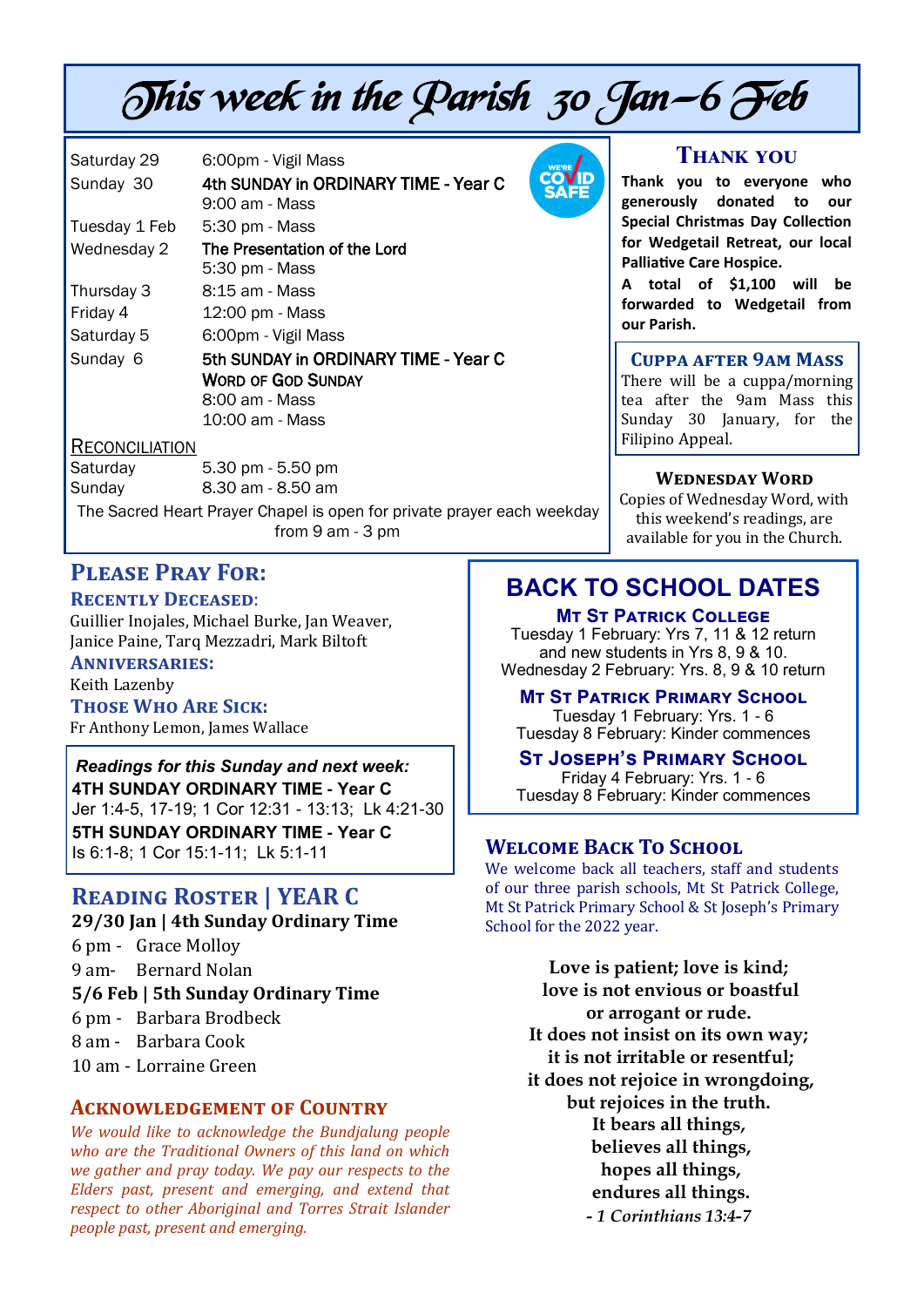



#### **Pray for Tonga**

Tonga is reeling after a violent underwater volcano eruption triggered tsunamis, destroyed telecommunications and blanketed the country in ash and rock.

Roads, bridges and homes are damaged. Water supplies have been contaminated by volcanic ash and saltwater.

**Tonga needs your support ungently. Give now to help with emergency response.** 

**Visit www.caritas.org.au/donate/emergency-appeals/ pacific or call 1800 024 412 toll free** 

# **Filipino Appeal**

Super Typhoon Rai (Odette) wreaked havoc in the Philippines from 12 – 22 December 2021.

Over half a million people displaced 800,000 + homes destroyed Nearly 7 million people affected

Our local Filipino community have started an appeal for donations to assist the "poorest of the poor" affected by the typhoon and are asking for our assistance with cash donations which will be sent directly to the Philippines to help provide food and shelter as families there rebuild their lives.

This weekend envelopes for donations are available. We ask you to please support our Filipino community in their fundraising efforts. With thanks.

Fr Peter Wood & Fr Wilber Tobe

#### **i4GIVE Day - 1st February**

Parents Daniel & Leila Abdallah have created i4give Day as a remembrance of the four angels that were tragically lost on the 1st of February 2020.



This is to also help others who have suffered in a similar way.

As well as this, it is a National day of forgiveness where you could find someone you can forgive or ask for forgiveness.

*"Be kind and compassionate to one another, forgiving each other, just as in Christ God forgave you"* Ephesians 4:32

# **2022 SACRAMENTAL DATES**

**Reconciliation**

**Reconciliation Parent Meeting:** Tuesday 8 Feb 6.30pm in Sacred Heart Church

**Retreat Day & Sacrament of Reconciliation: Friday 11 March - Parish Meeting Centre**

## **First Holy Communion**

**First Holy Communion Parent Meeting:** Tuesday 17 May 6.30pm in Sacred Heart Church **First Holy Communion - Sun 19 June - 10am** 

## **Confirmation**

**Confirmation Parent Meeting:** Tuesday 9 August 6.30pm in Sacred Heart Church

> **Sacrament of Confirmation - Thursday 8 September**



**ST VINCENT de PAUL SOCIETY Mary MacKillop Conference, Murwillumbah** 

# **THANK YOU!**

**Sincere thanks to all who contributed in any way to the St Vincent de Paul Society's Christmas Appeal.** 

The amazing generosity of parishioners, our three Parish schools, local businesses and the broader community enabled Mary MacKillop Conference Murwillumbah to distribute very substantial Christmas support to **55 local families, comprising 188 people.** 

Many donations of both money and gift cards were anonymous - please know that your generosity made a REAL DIFFERENCE to how these families could celebrate Christmas.

Our Conference Members wish you all God's good blessings for 2022.

Denise Banner, President, Mary MacKillop Conference